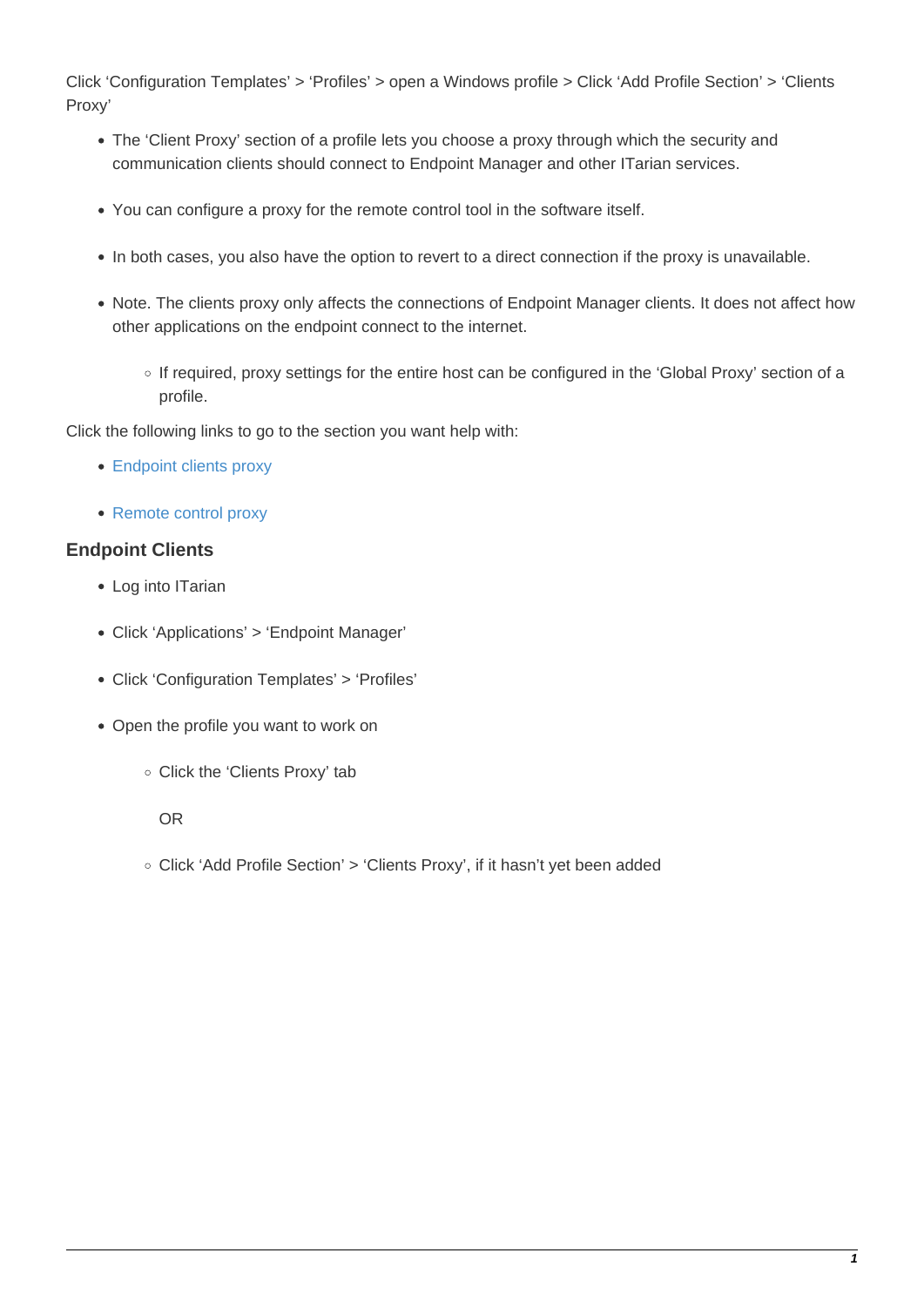| Field Workers Laptops                                                                                                                                                                                                                                                                                                                                                                                                                                                                                                                                                                    |                                                  |                    |                       |                          |                      |  |  |  |  |
|------------------------------------------------------------------------------------------------------------------------------------------------------------------------------------------------------------------------------------------------------------------------------------------------------------------------------------------------------------------------------------------------------------------------------------------------------------------------------------------------------------------------------------------------------------------------------------------|--------------------------------------------------|--------------------|-----------------------|--------------------------|----------------------|--|--|--|--|
| Ō<br><b>Add Profile</b><br><b>Section</b>                                                                                                                                                                                                                                                                                                                                                                                                                                                                                                                                                | 端<br>Export Profile Clone Profile Delete Profile | 鷆                  | 鷗                     | 嘗<br><b>Make Default</b> |                      |  |  |  |  |
|                                                                                                                                                                                                                                                                                                                                                                                                                                                                                                                                                                                          |                                                  |                    |                       |                          |                      |  |  |  |  |
| General                                                                                                                                                                                                                                                                                                                                                                                                                                                                                                                                                                                  | <b>Antivirus</b>                                 | <b>UI Settings</b> | <b>Remote Control</b> | Firewall                 | <b>Clients Proxy</b> |  |  |  |  |
| <b>Clients Proxy</b><br>$\Box$ Save<br><b>3</b> Cancel                                                                                                                                                                                                                                                                                                                                                                                                                                                                                                                                   |                                                  |                    |                       |                          |                      |  |  |  |  |
| <b>Communication Client</b><br><b>Security Client</b>                                                                                                                                                                                                                                                                                                                                                                                                                                                                                                                                    |                                                  |                    |                       |                          |                      |  |  |  |  |
| $\blacksquare$ Use proxy<br>Use same configurations also on Security Clients Proxy<br>Server <sup>*</sup><br>Port *<br><b>Username</b><br><b>Password</b><br>Use direct connection when communication over proxy<br>is unavailable.<br>If this option is disabled, Communication Client will NOT use direct<br>connection until the proxy connection is reestablished<br>Please be aware that all communication between endpoints and portal will<br>be lost and will not work while proxy connection is lost<br>This option does not have any effect unless Clients Proxy is configured |                                                  |                    |                       |                          |                      |  |  |  |  |

- **Server** Enter the IP address or hostname of your proxy server
- **Port** The port on your proxy that the clients should connect to. If you do not have a set port number, port 8080 will work in many cases.
- **Username/Password** If your proxy requires authentication, enter the admin credentials here.
- **Use a direct connection when communication over a proxy is unavailable** Allow the clients to fallback to a direct internet connection if the proxy fails.
	- o If you specify a proxy BUT disable direct connections, then your endpoints will not be able to connect to EM if the proxy fails.
	- Leave the direct connection option enabled to ensure your devices are managed at all times.